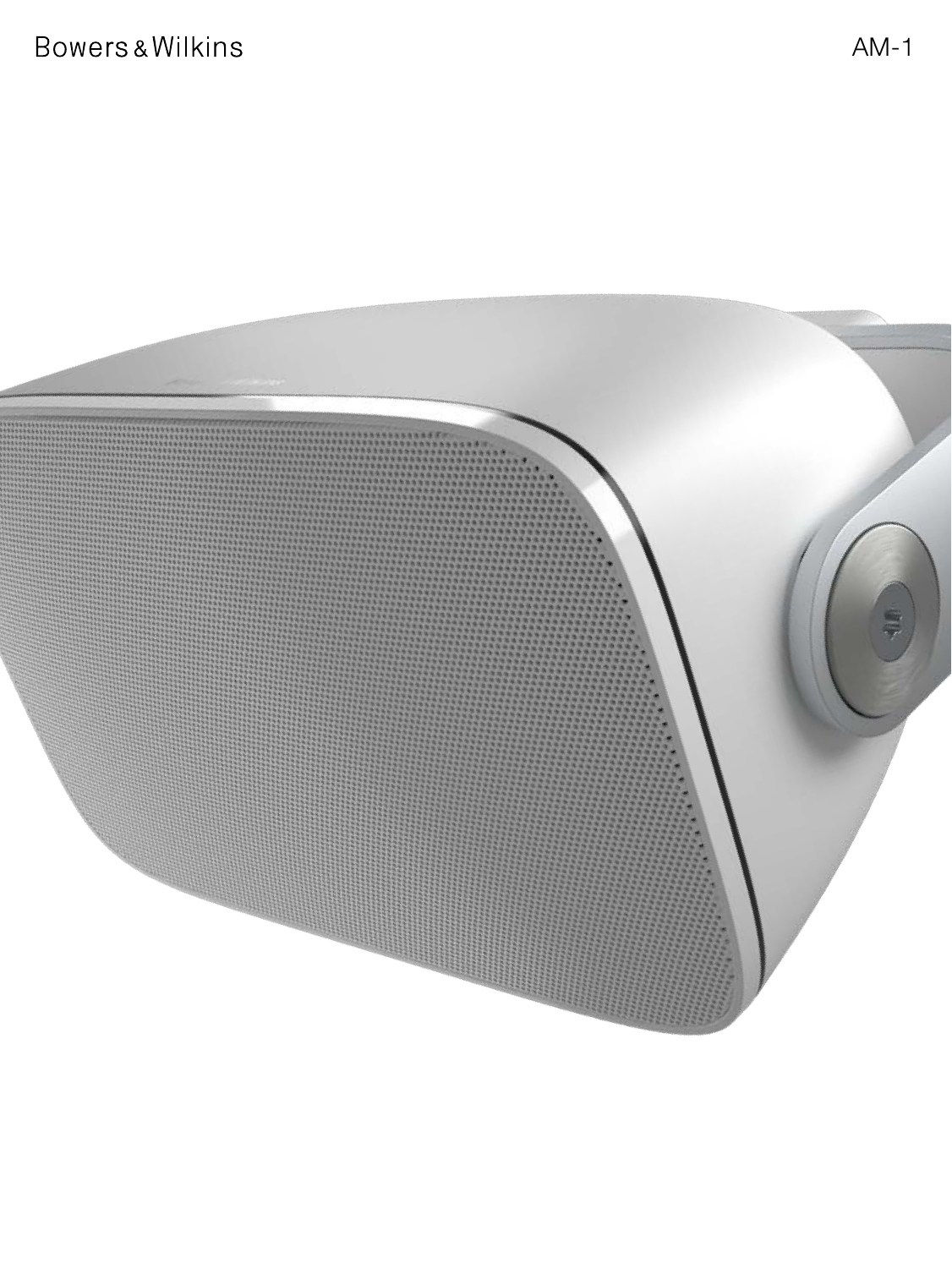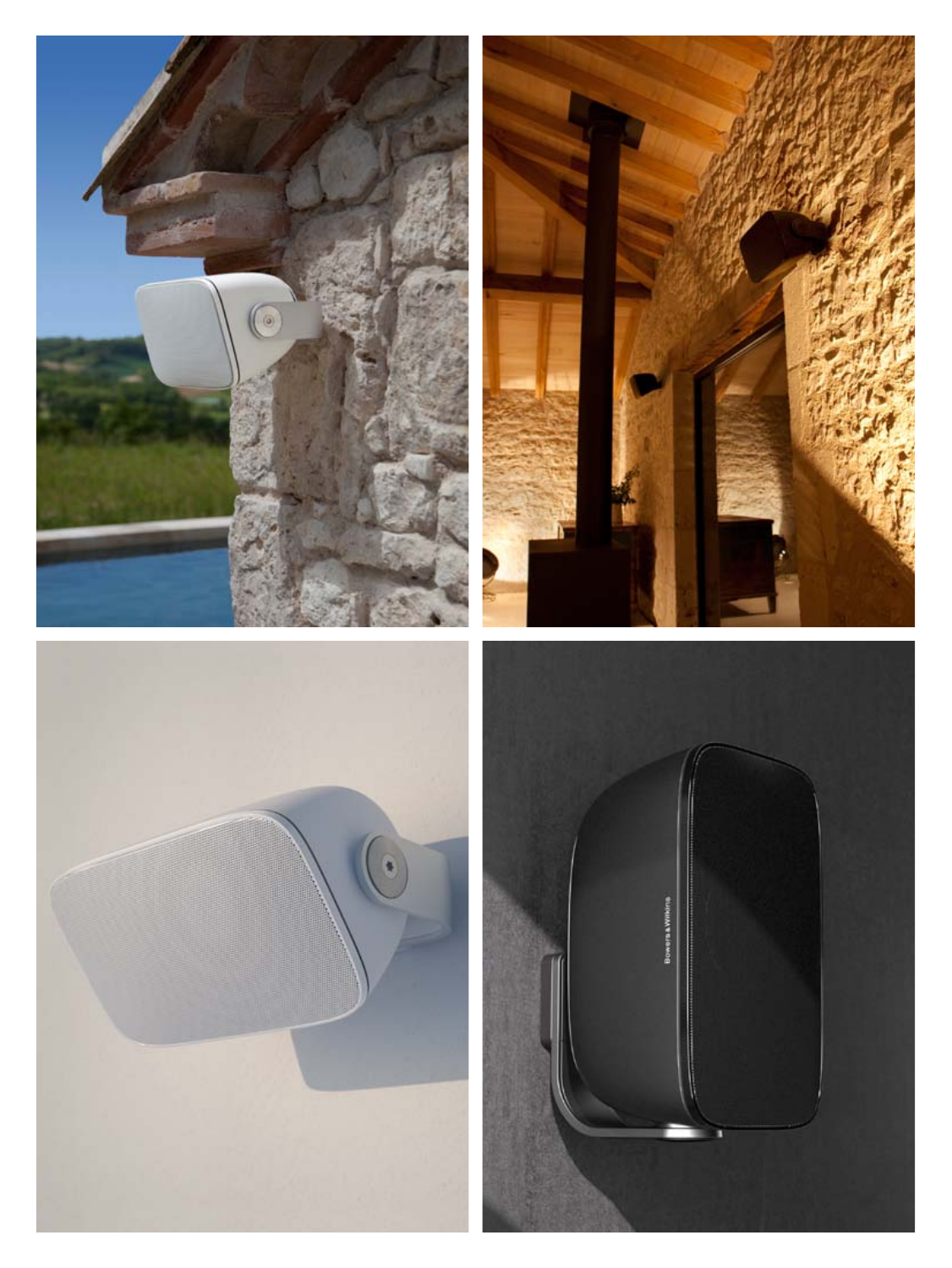**Brave the elements** For those who want to bring impeccable Bowers & Wilkins sound quality to places where conventional speakers fear to tread, we've come up with the ideal solution: the AM-1 architectural monitor. This ultra-durable, weather resistant speaker is designed with the outdoors in mind – perfect for patios, gardens and poolsides – but its robust design and sleek looks also make it a great choice for public indoor spaces.



**Use anywhere** With its rust-proof aluminium grille and super-rigid cabinet, AM-1 is our most durable speaker ever. To make sure every AM-1 is highly resistant to the elements, each speaker must pass a range of rigorous weather tests, including UV exposure and testing inside an accelerated salt-spray chamber. Indoors or outdoors, at home or in a restaurant, it's guaranteed to perform whatever the weather.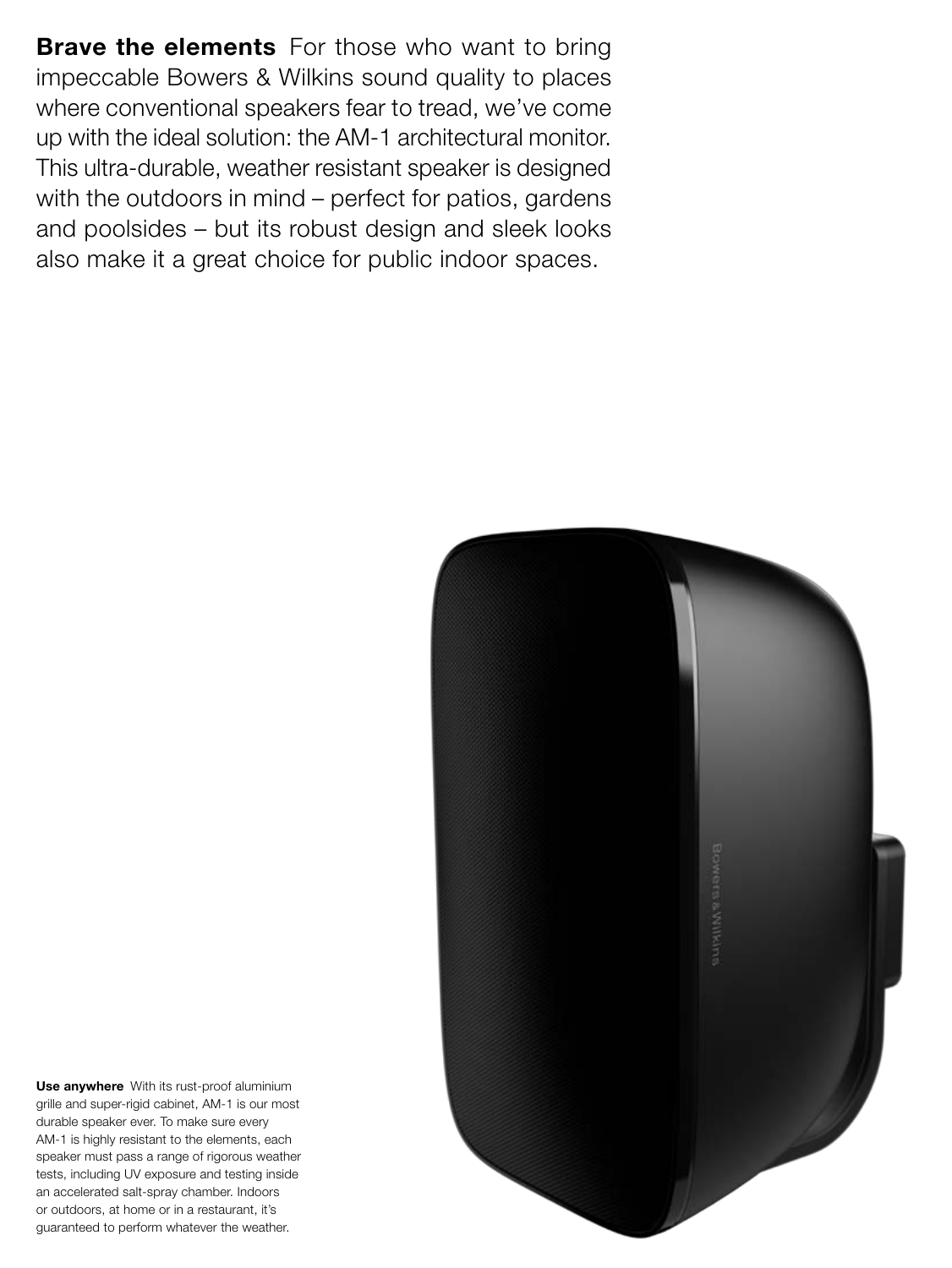**Technology** AM-1 takes everything we know about high performance audio and adapts it to meet the demands of a versatile, all-weather monitor. The speaker combines tried and trusted technologies with new innovations – like an inverted driver array for optimum sound dispersion when the speaker is mounted high on a wall, and an advanced bass radiator design that maximises low-frequency performance while keeping the speaker sealed from the elements.



**ABR** With AM-1, we've come up with an ingenious solution to the problem of producing powerful bass from a weatherproof speaker. Instead of the Flowport™ found in our traditional speakers, AM-1's cabinet integrates a rearmounted auxiliary bass radiator (ABR). As well as maintaining the cabinet's weather-tight seal, the ABR gives the AM-1 truly remarkable bass response for a speaker of its kind.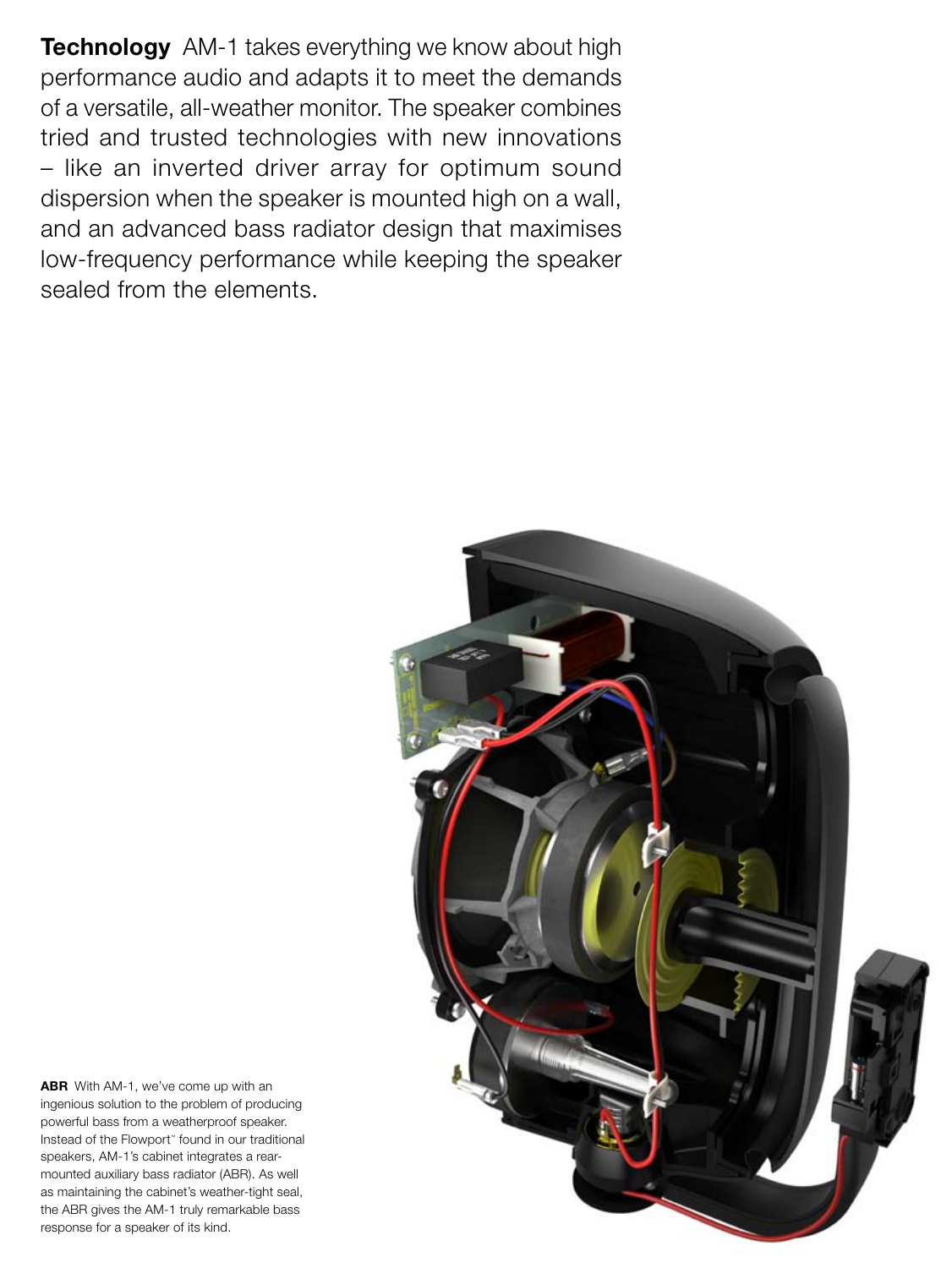**Behind the scenes** Our senior development engineer Dr John Dibb explains how AM-1 overcomes the acoustic limitations of traditional all-weather speakers.



Dr John Dibb, senior development engineer

## **We know that different speakers can produce different results depending on the acoustics of the space they're used within. How do you approach that particular challenge when designing an all-weather loudspeaker?**

Speakers designed for use outdoors are generally subject to less performance variation caused by their surroundings, as these tend to be larger, more open and less room-like.The results of our own outdoor tests were very positive in this respect. The sound was better than expected in every way, particularly at the low frequencies. We were especially pleased with the attack and the even nature of the bass.

Of course, AM-1 is also suitable for use indoors, so we also needed to take into account the changes in the acoustic environment when the speaker is used in this way, particularly at the low-frequency end. What we have done is engineer a carefully judged balance that delivers optimum results in all possible applications.

#### **Do loudspeakers intended for outdoor use require any technologies not employed in conventional designs? If so, how do these technologies impact on sound quality?**

In general outdoor speakers don't require any special technologies compared with 'normal' systems. However, you do need UV-resistant structural materials and paints. And of course, any parts of the speaker that are exposed to the weather need to be waterproof and corrosion-proof. Hence the use of aluminium in our grille design.

The enclosure has to be completely waterproof, but it should also have a slight, long-term, air leak. This is because outdoor speakers can undergo much greater temperature changes (leading to internal air expansion or contraction) than indoor speakers. This is one of the key reasons for our decision to give the AM-1 an auxiliary bass radiator (ABR), which offers most of the advantages of a reflex system whilst delivering the other design criteria we need.

### **Unlike other Bowers & Wilkins loudspeakers, AM-1's tweeter sits below the bass/midrange driver. Why the change in orientation?**

When used outdoors, speakers tend to be mounted above the listener, and so we wanted to angle the AM-1's optimum listening axis (i.e. the point where the units operate exactly in phase) down by around 10 degrees. With limited front-to-back driver positioning on this baffle, it was easier to achieve the downward tilt with the tweeter-below configuration.

### **The design of the AM-1's enclosure, which integrates the ABR, is very unusual. What are the acoustic advantages of this engineering approach?**

Every aspect of AM-1 is optimised for the best possible bass performance. The ABR approach allows us to achieve close to the performance of a ported system while maintaining all the structural advantages of a sealed box design. Combine this with high-quality Bowers & Wilkins drive units plus a simple crossover, and we think the AM-1 sounds better than any weatherproof speaker we've yet produced.